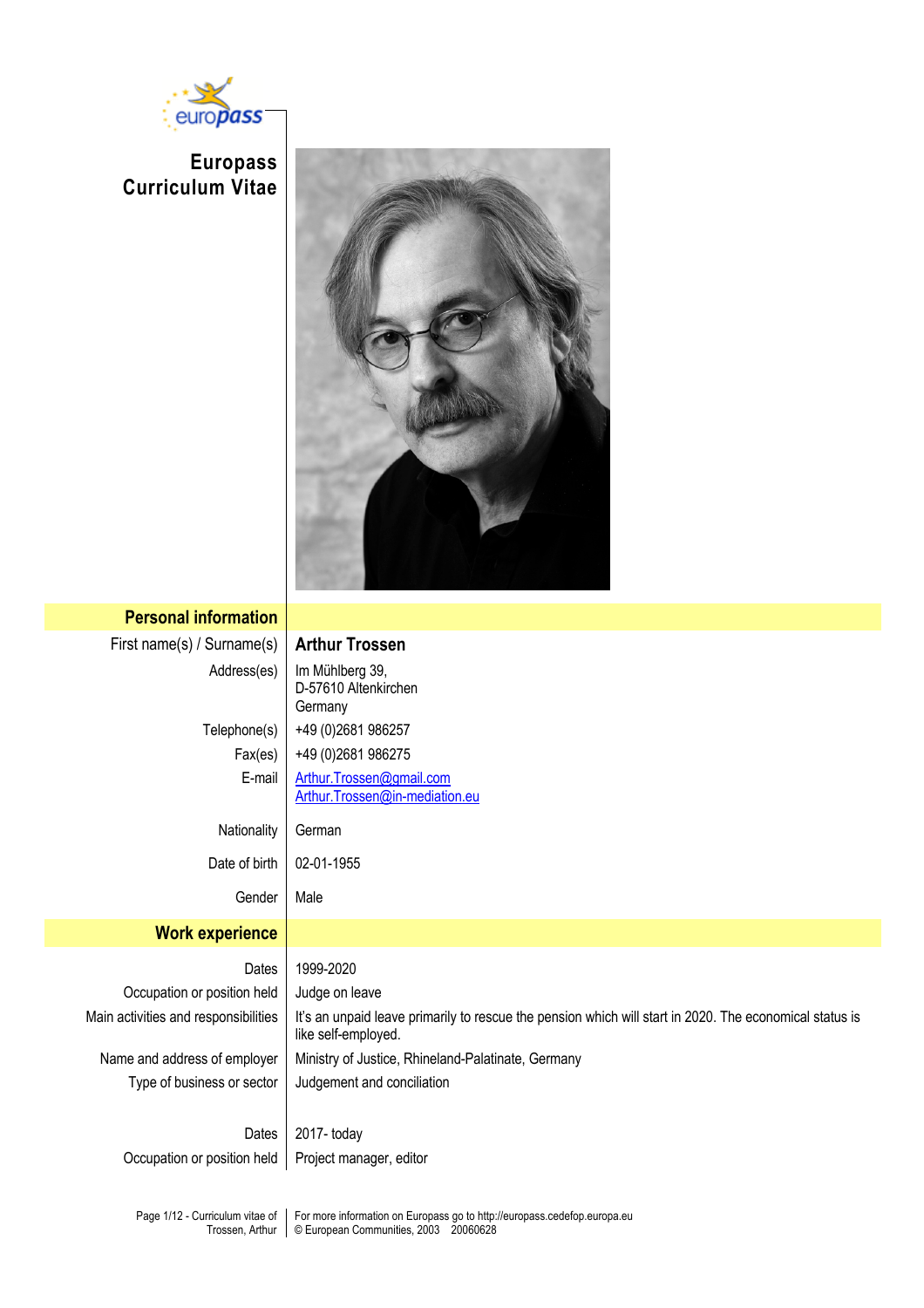Name and address of employer  $\vert$  Win-Management GmbH Type of business or sector  $\parallel$  All kinds and appearances of mediation

Main activities and responsibilities | Editor and project manager of www.wiki-to-yes.org, the biggest freely accessible database about mediation

Occupation or position held | Self employed Name and address of employer | ./. Type of business or sector | Mediation

Dates 1999-today Main activities and responsibilities  $\parallel$  Working as trainer, ADR-expert, mediator, author, editor

## Dates | 2011-2013

| Occupation or position held                        | Project coordinator                                                                                                                                                                                                                                                                                                                                                                                                                                                                                                                                                                                                             |
|----------------------------------------------------|---------------------------------------------------------------------------------------------------------------------------------------------------------------------------------------------------------------------------------------------------------------------------------------------------------------------------------------------------------------------------------------------------------------------------------------------------------------------------------------------------------------------------------------------------------------------------------------------------------------------------------|
| Main activities and responsibilities               | Project management. EU project with Bulgaria, Germany and France in regard of Cross Border<br>Mediation                                                                                                                                                                                                                                                                                                                                                                                                                                                                                                                         |
| Name and address of employer                       | Integrierte Mediation / EU.                                                                                                                                                                                                                                                                                                                                                                                                                                                                                                                                                                                                     |
| Type of business or sector                         | Justice, mediation, education, awareness raising, Cross Border Mediation                                                                                                                                                                                                                                                                                                                                                                                                                                                                                                                                                        |
| Dates                                              | 2008-2014                                                                                                                                                                                                                                                                                                                                                                                                                                                                                                                                                                                                                       |
| Occupation or position held                        | Contract Teacher (part time) in Mediation                                                                                                                                                                                                                                                                                                                                                                                                                                                                                                                                                                                       |
| Main activities and responsibilities               | Organising and conducting lectures about mediation and ADR at universities, creating and<br>establishing curricula, teaching, conducting and providing training in ADR skills and examination of<br>students for bachelor degree                                                                                                                                                                                                                                                                                                                                                                                                |
| Name and address of employer                       | 1. University of applied sciences in Fulda (2008-2009)<br>2. University of applied sciences in Darmstadt                                                                                                                                                                                                                                                                                                                                                                                                                                                                                                                        |
| Type of business or sector                         | High school education, mediation in general, ADR Skills for social worker students and law students                                                                                                                                                                                                                                                                                                                                                                                                                                                                                                                             |
| Dates                                              | 2003-today                                                                                                                                                                                                                                                                                                                                                                                                                                                                                                                                                                                                                      |
| Occupation or position held                        | Trainer on demand                                                                                                                                                                                                                                                                                                                                                                                                                                                                                                                                                                                                               |
| Main activities and responsibilities               | Developing trainings from scratch, creating and establishing country specified curricula,<br>teaching of professionals, conducting and providing trainings of mediation in all respects, negotiation<br>and ADR Skills, settlement techniques in court procedures                                                                                                                                                                                                                                                                                                                                                               |
| Name and address of employer                       | 1. Arge Bildungsmanagement, Austria,<br>2. Bildungsforum, Gesellschaft für Aus- und Weiterbildung, Austria<br>3. Scientific and methodological Center for Mediation and Law, Russia<br>4. win-management GmbH, Germany<br>5. Stiftung für internationale rechtliche Zusammenarbeit e.V. (IRZ foundation)<br>6. Law Centre Foundation, Estonia<br>7. Ministry of Justice in Mainz, Germany<br>8. Higher regional court in Stuttgart, Germany<br>9. Higher regional court in Saarbrücken, Germany<br>10. Higher saocial welfare court, Stuttgart<br>11. Fernuniversität (far distance studies university), Hagen<br>and many more |
| Type of business or sector                         | Training, education and continuing education                                                                                                                                                                                                                                                                                                                                                                                                                                                                                                                                                                                    |
| Dates                                              | 2005-today                                                                                                                                                                                                                                                                                                                                                                                                                                                                                                                                                                                                                      |
| Occupation or position held                        | Expert for assessments in Mediation                                                                                                                                                                                                                                                                                                                                                                                                                                                                                                                                                                                             |
| Main activities and responsibilities               | Coaching and examination of students in mediation master degree<br>Expertise and grade of scientific exam works regarding mediation                                                                                                                                                                                                                                                                                                                                                                                                                                                                                             |
| Name and address of employer                       | 1. Far distance studies university in Hagen, Germany<br>2. Riga graduated school of law, RGSL in Riga (2007 - 2008)                                                                                                                                                                                                                                                                                                                                                                                                                                                                                                             |
| Type of business or sector                         | High school education                                                                                                                                                                                                                                                                                                                                                                                                                                                                                                                                                                                                           |
| Page 2/12 - Curriculum vitae of<br>Trossen, Arthur | For more information on Europass go to http://europass.cedefop.europa.eu<br>© European Communities, 2003 20060628                                                                                                                                                                                                                                                                                                                                                                                                                                                                                                               |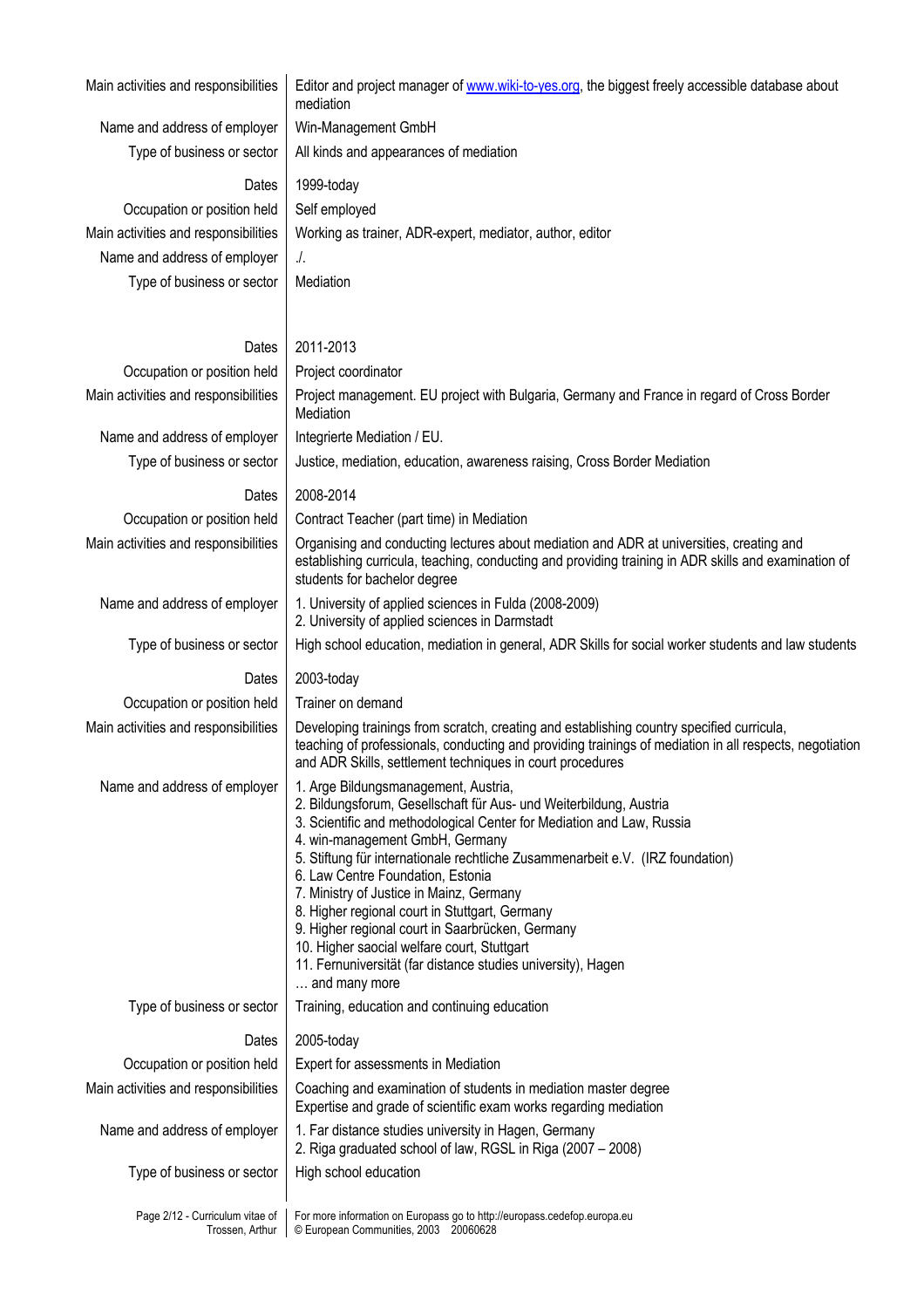| Dates                                | 2010-today                                                                                                                                                                                                                                                                                                             |
|--------------------------------------|------------------------------------------------------------------------------------------------------------------------------------------------------------------------------------------------------------------------------------------------------------------------------------------------------------------------|
| Occupation or position held          | Lecturer at the University in Hagen                                                                                                                                                                                                                                                                                    |
| Main activities and responsibilities | Lecturer and trainer for present trainings in mediation<br>Emphasising basic trainings and business mediation                                                                                                                                                                                                          |
| Name and address of employer         | Far distance studies university in Hagen, Germany                                                                                                                                                                                                                                                                      |
| Type of business or sector           | High school education, training and continuing education                                                                                                                                                                                                                                                               |
| Dates                                | 2006-today                                                                                                                                                                                                                                                                                                             |
| Occupation or position held          | Short Term Expert (Consultant, Lecturer and Trainer)                                                                                                                                                                                                                                                                   |
| Main activities and responsibilities | Seminars, speeches, chair and consultancy in international projects concerning ADR and DR<br>procedures, communication and conflict behaviour in several European countries i.e. Russia, Estonia,<br>Croatia, Hungary, Cyprus, BiH, Swiss, Italy, Iraq, Austria, Latvia, Macedonia, Uzbekistan, Kyrgyzstan,            |
| Name and address of employer         | i.e. IRZ, Stiftung für internationale rechtliche Zusammenarbeit e.V. (IRZ foundation)<br>EU, Scientific and methodological Center for Mediation and Law, GIZ                                                                                                                                                           |
| Type of business or sector           | EU projects                                                                                                                                                                                                                                                                                                            |
| Dates                                | 2009                                                                                                                                                                                                                                                                                                                   |
| Occupation or position held          | SE (Senior Expert)                                                                                                                                                                                                                                                                                                     |
| Main activities and responsibilities | Analysis of court based mediation system in Croatia, monitoring, working on best practice models<br>based on a compilation of models in Germany, the Netherlands, UK, Austria and other European<br>Countries. Workout of proposals how to implement an improved system of mediation in Croatia.                       |
| Name and address of employer         | HULLA & CO. HUMAN DYNAMICS KG, Austria)                                                                                                                                                                                                                                                                                |
| Type of business or sector           | EU Project: Enhancement of Mediation as an Alternative to Court Based Dispute Settlement Republic<br>of Croatia, EuropeAid/123293/D/SER/HR                                                                                                                                                                             |
| Dates                                | 2005-2007                                                                                                                                                                                                                                                                                                              |
| Occupation or position held          | RTA (Resident Twinning Adviser)                                                                                                                                                                                                                                                                                        |
| Main activities and responsibilities | Implementation of mediation in Latvia through consulting, enabling a legal transfer, developing of<br>curricula, demonstrating, conducting and establishing trainings and courses, train the trainer courses,<br>lecturing, creating training material and expertises at least project administration                  |
| Name and address of employer         | IRZ, Stiftung für internationale rechtliche Zusammenarbeit e.V. (IRZ foundation)                                                                                                                                                                                                                                       |
| Type of business or sector           | EU twinning project                                                                                                                                                                                                                                                                                                    |
| Dates $\parallel$                    | 2004-2005                                                                                                                                                                                                                                                                                                              |
| Occupation or position held          | Expert                                                                                                                                                                                                                                                                                                                 |
| Main activities and responsibilities | Developer of curricula of mediation studies for judges and trainer in integrated mediation on a justice-<br>related project, explorer of the use of court related mediation, initiator and provider of a justice project<br>called "integrated mediation in family court procedures", accompanying the evaluation      |
| Name and address of employer         | Self employed                                                                                                                                                                                                                                                                                                          |
| Type of business or sector           | Justice project, Consultation, Continuing education, court relevant mediation forms                                                                                                                                                                                                                                    |
| Dates                                | 2002-2004                                                                                                                                                                                                                                                                                                              |
| Occupation or position held          | Project and team leader                                                                                                                                                                                                                                                                                                |
| Main activities and responsibilities | Developing WEB-interfaces and interactive platforms for conflict solutions, creating a knowledge base<br>regarding conflicts and conflict solution in family affairs and mediation, establishing services and<br>forums. Those platforms were for example the rewarded www.portafamilia.de and www.in-<br>mediation.eu |
| Name and address of employer         | Win-management GmbH                                                                                                                                                                                                                                                                                                    |
| Type of business or sector           | Consultancy, IT (information technology)                                                                                                                                                                                                                                                                               |
| Dates                                | 2001-today                                                                                                                                                                                                                                                                                                             |
| Occupation or position held          | Chairman                                                                                                                                                                                                                                                                                                               |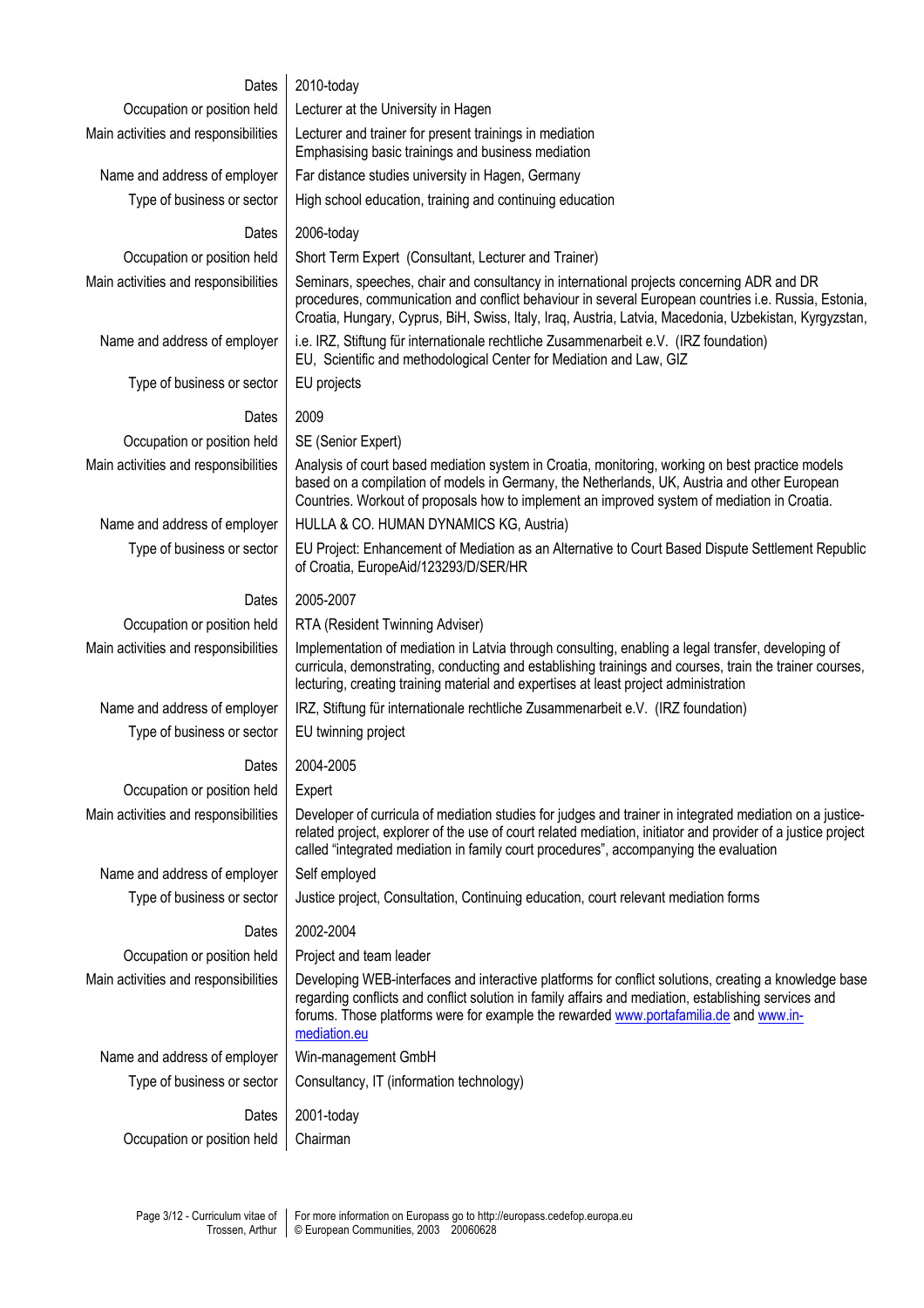| Main activities and responsibilities               | Founding of integrierte Mediation e.V., work of an executing officer in management and administration<br>matters, exploring and developing on mediation to create standards and constitutions, exchange with<br>members and colleagues as a part of networking, organisation of local and international conferences<br>in Germany and abroad in regard of mediation, trainings and more.                                                                      |
|----------------------------------------------------|---------------------------------------------------------------------------------------------------------------------------------------------------------------------------------------------------------------------------------------------------------------------------------------------------------------------------------------------------------------------------------------------------------------------------------------------------------------|
| Name and address of employer                       | Integrierte Mediation e.V.<br>(Integrated mediation registered charity association)                                                                                                                                                                                                                                                                                                                                                                           |
| Type of business or sector                         | NGO, tax privileged                                                                                                                                                                                                                                                                                                                                                                                                                                           |
| Dates                                              | 1990-2002                                                                                                                                                                                                                                                                                                                                                                                                                                                     |
| Occupation or position held                        | Software developer                                                                                                                                                                                                                                                                                                                                                                                                                                            |
| Main activities and responsibilities               | Founding soft-use GmbH, responsible for management fields like software development and<br>marketing. Producing programs and manuals for legal practitioners, i.e. programs for advocates,<br>judges, software for tax calculation, calculation of child maintenance, alimentation, pensions,<br>capitalisations, interests and all what is needed to proceed in law supporting judgements and<br>consultancy.                                                |
| Name and address of employer                       | soft-use GmbH<br>(soft use became a company of the Haufe Mediengruppe later)                                                                                                                                                                                                                                                                                                                                                                                  |
| Type of business or sector                         | IT (information technology)                                                                                                                                                                                                                                                                                                                                                                                                                                   |
| Dates                                              | 1998-today                                                                                                                                                                                                                                                                                                                                                                                                                                                    |
| Occupation or position held                        | Practising mediator                                                                                                                                                                                                                                                                                                                                                                                                                                           |
| Main activities and responsibilities               | Mediation on demand, especially family and business mediation, international and multicultural<br>mediation, supervision, consultancy, mediator and co-mediator                                                                                                                                                                                                                                                                                               |
| Name and address of employer                       | Self employed                                                                                                                                                                                                                                                                                                                                                                                                                                                 |
| Type of business or sector                         | Mediation, Supervision                                                                                                                                                                                                                                                                                                                                                                                                                                        |
| Dates                                              | 1989-today                                                                                                                                                                                                                                                                                                                                                                                                                                                    |
| Occupation or position held                        | Author                                                                                                                                                                                                                                                                                                                                                                                                                                                        |
| Main activities and responsibilities               | Writing books and articles about mediation, producing films and other training material.<br>One of those books (Basics of mediation) was published in Latvia and Estonia as well. Most famous<br>is a commentary about the German mediation act "Mediation (un)geregelt", edited in 1016. Actually I<br>am the editor of a huge web-based wiki, which is called Wiki to Yes (www.mediationswiki.de) and<br>which soon will be published in several languages. |
| Name and address of employer                       | Win-management GmbH                                                                                                                                                                                                                                                                                                                                                                                                                                           |
| Type of business or sector                         | Publishing                                                                                                                                                                                                                                                                                                                                                                                                                                                    |
| Dates                                              | 1995-2000                                                                                                                                                                                                                                                                                                                                                                                                                                                     |
| Occupation or position held                        | Consultant                                                                                                                                                                                                                                                                                                                                                                                                                                                    |
| Main activities and responsibilities               | Consulting member of regional youth caucus                                                                                                                                                                                                                                                                                                                                                                                                                    |
| Name and address of employer                       |                                                                                                                                                                                                                                                                                                                                                                                                                                                               |
| Type of business or sector                         | Politics                                                                                                                                                                                                                                                                                                                                                                                                                                                      |
| Dates                                              | 1985-1989                                                                                                                                                                                                                                                                                                                                                                                                                                                     |
| Occupation or position held                        | Deputy director of the local court                                                                                                                                                                                                                                                                                                                                                                                                                            |
| Main activities and responsibilities               | Court administration. Since the director was sick of cancer, I had to manage court administration like a<br>regular director over 2 years.                                                                                                                                                                                                                                                                                                                    |
| Name and address of employer                       | Ministry of Justice, Rhineland-Palatinate, Germany                                                                                                                                                                                                                                                                                                                                                                                                            |
| Type of business or sector                         | Judgement and conciliation                                                                                                                                                                                                                                                                                                                                                                                                                                    |
| Dates                                              | 1987-1999                                                                                                                                                                                                                                                                                                                                                                                                                                                     |
| Occupation or position held                        | Judge                                                                                                                                                                                                                                                                                                                                                                                                                                                         |
| Main activities and responsibilities               | Last: at the local court with emphasis on family and guardianship cases, inheritage cases, penaltry<br>cases, youth penaltry cases and civil law cases in general. On leave since 1999                                                                                                                                                                                                                                                                        |
| Name and address of employer                       | Ministry of Justice, Rhineland-Palatinate, Germany                                                                                                                                                                                                                                                                                                                                                                                                            |
| Page 4/12 - Curriculum vitae of<br>Trossen, Arthur | For more information on Europass go to http://europass.cedefop.europa.eu<br>© European Communities, 2003 20060628                                                                                                                                                                                                                                                                                                                                             |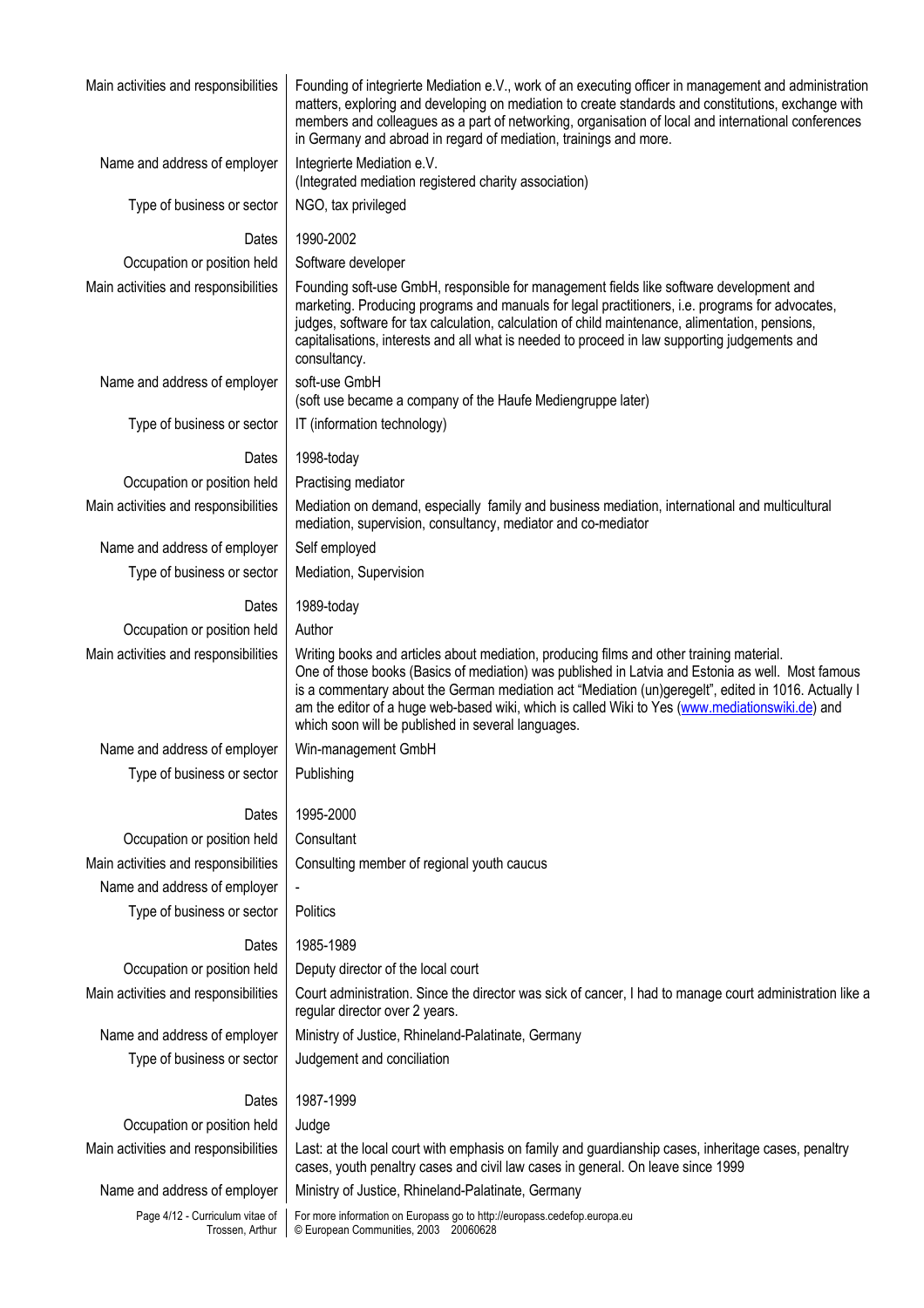| Type of business or sector                                                   | Judgement and conciliation                                                                                                                                       |
|------------------------------------------------------------------------------|------------------------------------------------------------------------------------------------------------------------------------------------------------------|
| Dates                                                                        | 1982-1987                                                                                                                                                        |
| Occupation or position held                                                  | Public prosecutor                                                                                                                                                |
| Main activities and responsibilities                                         | Investigations, accusations and court proceeding in white collar crime cases<br>most recently with special responsibilities for a world-wide economic crime case |
| Name and address of employer                                                 | Ministry of Justice, Rhineland-Palatinate                                                                                                                        |
| Type of business or sector                                                   | Justice                                                                                                                                                          |
|                                                                              |                                                                                                                                                                  |
| <b>Education and training</b>                                                |                                                                                                                                                                  |
| Dates                                                                        | $1965 - 1974$                                                                                                                                                    |
| Title of qualification awarded                                               | General University entrance examination                                                                                                                          |
| Principal subjects/occupational skills                                       | High school (with emphasis on social sciences)                                                                                                                   |
| covered<br>Name and type of organisation<br>providing education and training | High school in Neuwied                                                                                                                                           |
|                                                                              |                                                                                                                                                                  |
| Dates<br>Title of qualification awarded                                      | 1974 - 1976<br>first state examination in law                                                                                                                    |
| Principal subjects/occupational skills                                       | Law studies                                                                                                                                                      |
| covered                                                                      |                                                                                                                                                                  |
| Name and type of organisation<br>providing education and training            | 1. Rheinische-Friedrich-Wilhelms-University in Bonn (1974-1976)<br>2. Johannes Gutenberg University in Mainz (1976-1979)                                         |
| Dates                                                                        | 1976 - 1979                                                                                                                                                      |
| Title of qualification awarded                                               |                                                                                                                                                                  |
| Principal subjects/occupational skills<br>covered                            | Psychology,<br>basic studies until prediploma                                                                                                                    |
| Name and type of organisation<br>providing education and training            | Johannes Gutenberg University in Mainz                                                                                                                           |
| Dates                                                                        | 1979 - 1982                                                                                                                                                      |
| Title of qualification awarded                                               | Second state examination in law                                                                                                                                  |
| Principal subjects/occupational skills<br>covered                            | Preparation period, working at the district court, at the legal department of municipality, as a lawyer<br>and a trainee in a notary's office                    |
| Name and type of organisation<br>providing education and training            | Higher Regional Court at Koblenz                                                                                                                                 |
| Dates                                                                        | 1980-1981                                                                                                                                                        |
| Title of qualification awarded                                               |                                                                                                                                                                  |
| Principal subjects/occupational skills<br>covered                            | Public law and administration                                                                                                                                    |
| Name and type of organisation<br>providing education and training            | College of Administration Science in Speyer                                                                                                                      |
| Dates                                                                        | 1984                                                                                                                                                             |
| Title of qualification awarded                                               |                                                                                                                                                                  |
| Principal subjects/occupational skills<br>covered                            | Courses in balance sheets, book-keeping and fiscal law<br>tax fraud and methods of investigation                                                                 |
| Name and type of organisation<br>providing education and training            | Federal Academy of Finance<br>Ministry of finance, Germany                                                                                                       |
| Page 5/12 - Curriculum vitae of<br>Trossen, Arthur                           | For more information on Europass go to http://europass.cedefop.europa.eu<br>© European Communities, 2003 20060628                                                |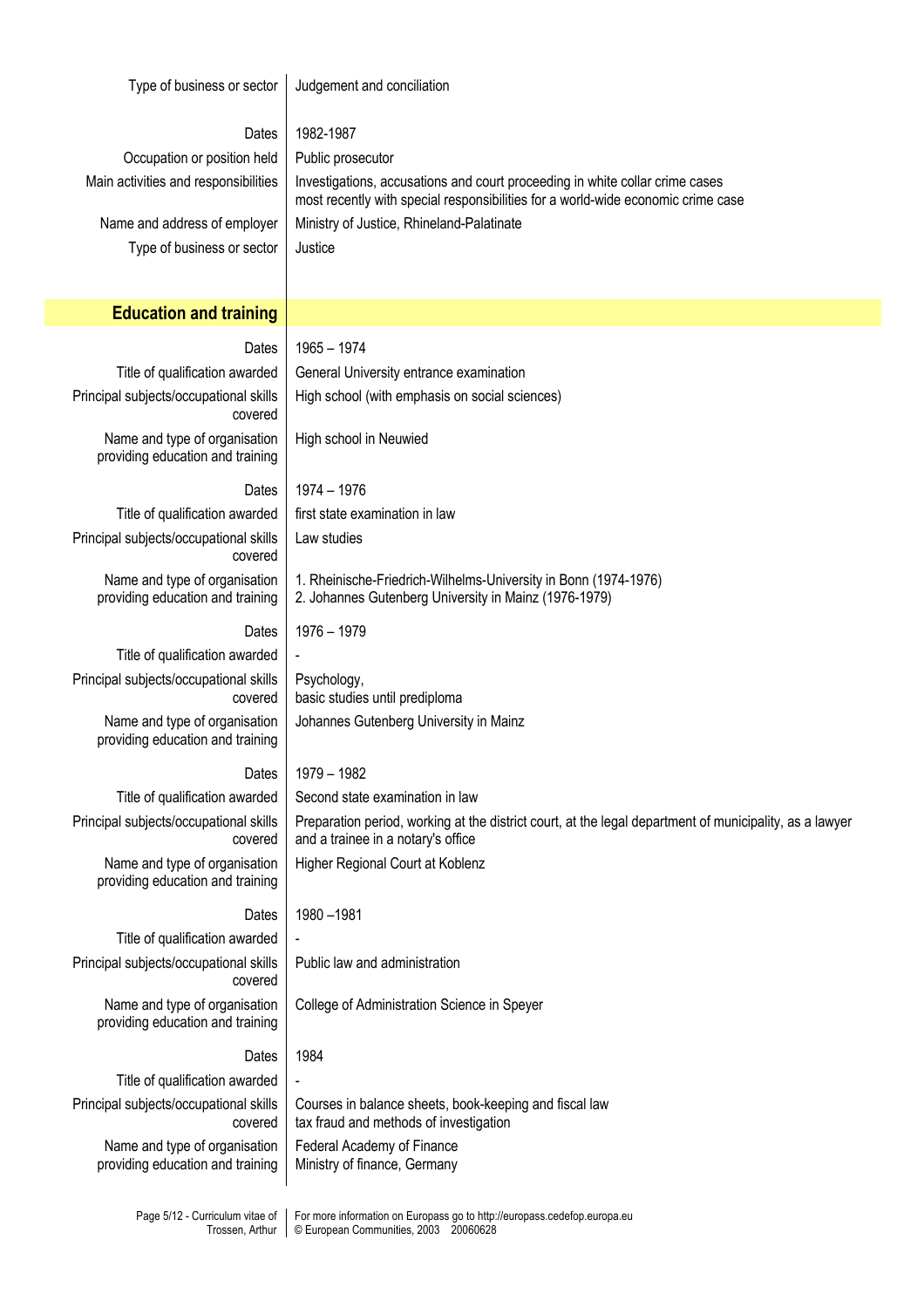| Dates                                                             | 1987                                                                                                                                                                                                                              |
|-------------------------------------------------------------------|-----------------------------------------------------------------------------------------------------------------------------------------------------------------------------------------------------------------------------------|
| Title of qualification awarded                                    |                                                                                                                                                                                                                                   |
| Principal subjects/occupational skills<br>covered                 | Additional course in balance sheet and about the Guideline Act (Bilanzrichtliniengesetz) to improve<br>the investigations of a public prosecutor or the judgements in white collar crime cases                                    |
| Name and type of organisation<br>providing education and training | Federal Academy of Finance<br>Ministry of finance, Germany                                                                                                                                                                        |
| Dates                                                             | 1984-1990                                                                                                                                                                                                                         |
| Title of qualification awarded                                    |                                                                                                                                                                                                                                   |
| Principal subjects/occupational skills<br>covered                 | Programming languages Basic, FRED (Framework Editor), Dbase (the result is expressed in<br>databases which were used when processing large sets of public prosecution office proceedings),<br>VBA (Visual Basic for Applications) |
| Name and type of organisation<br>providing education and training | Self educated                                                                                                                                                                                                                     |
| Dates                                                             | 1990                                                                                                                                                                                                                              |
| Title of qualification awarded                                    |                                                                                                                                                                                                                                   |
| Principal subjects/occupational skills<br>covered                 | Practice and knowledge in family law to improve judgements and court procedures in family cases                                                                                                                                   |
| Name and type of organisation<br>providing education and training | Academy of Judges<br>Ministry of justice, Germany                                                                                                                                                                                 |
| Dates                                                             | 2000                                                                                                                                                                                                                              |
| Title of qualification awarded                                    | Certification                                                                                                                                                                                                                     |
| Principal subjects/occupational skills<br>covered                 | Seminar entitled "Industrial software production" about professional software development                                                                                                                                         |
| Name and type of organisation<br>providing education and training | University of Stuttgart<br>Institute for Parallel and Distributed High-performance Computers                                                                                                                                      |
| Dates                                                             | 2000                                                                                                                                                                                                                              |
| Title of qualification awarded                                    | Certification                                                                                                                                                                                                                     |
| Principal subjects/occupational skills<br>covered                 | Training "Cooperation Principles in Practical Application" about team working skills for leading<br>employees                                                                                                                     |
| Name and type of organisation<br>providing education and training | Coverdale                                                                                                                                                                                                                         |
| Dates                                                             | 1996-2000                                                                                                                                                                                                                         |
| Title of qualification awarded                                    | Mediator                                                                                                                                                                                                                          |
| Principal subjects/occupational skills<br>covered                 | Mediation and supervision                                                                                                                                                                                                         |
| Name and type of organisation<br>providing education and training | 1. Private lessons at Dipl. Psych. and Mediator Eberhard Kempf<br>2. Jack Himmelstein and Gary Friedman                                                                                                                           |
| Dates                                                             | 2004                                                                                                                                                                                                                              |
| Title of qualification awarded                                    | Certification                                                                                                                                                                                                                     |
| Principal subjects/occupational skills<br>covered                 | Advanced training course in English                                                                                                                                                                                               |
| Name and type of organisation<br>providing education and training | G.I.T, Nümbrecht, Germany                                                                                                                                                                                                         |
| Dates                                                             | 2005                                                                                                                                                                                                                              |
| Title of qualification awarded                                    | Certification                                                                                                                                                                                                                     |
| Principal subjects/occupational skills<br>covered                 | Two legal English training courses in Riga, Latvia                                                                                                                                                                                |
| Page 6/12 - Curriculum vitae of<br>Trossen, Arthur                | For more information on Europass go to http://europass.cedefop.europa.eu<br>© European Communities, 2003 20060628                                                                                                                 |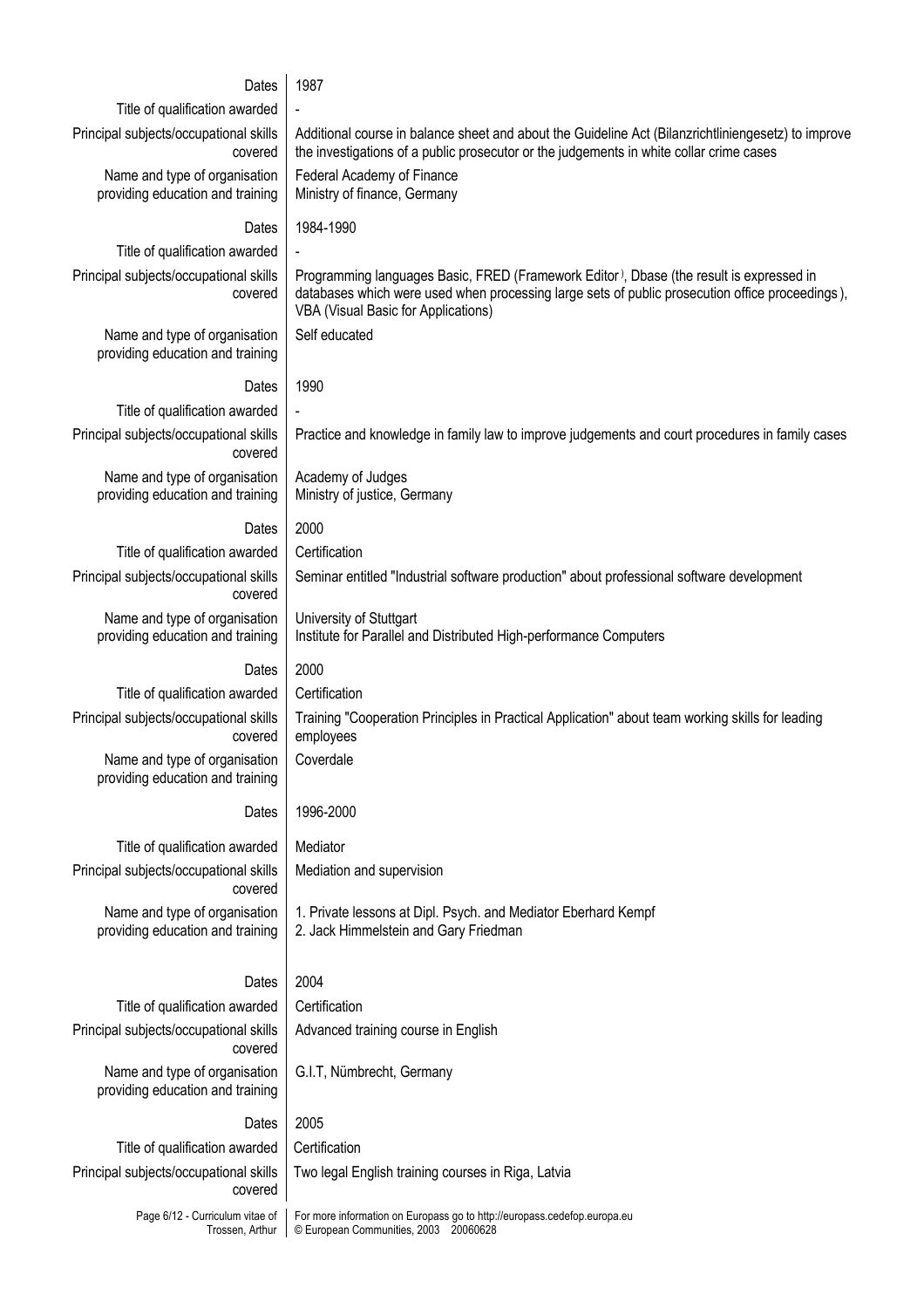| Name and type of organisation<br>providing education and training | RGSL (Riga Graduated School of Law)                                                                                                                                                                      |
|-------------------------------------------------------------------|----------------------------------------------------------------------------------------------------------------------------------------------------------------------------------------------------------|
| Dates                                                             | 2006-today                                                                                                                                                                                               |
| Title of qualification awarded                                    |                                                                                                                                                                                                          |
| Principal subjects/occupational skills<br>covered                 | Permanently supervision in mediation, working in peer groups                                                                                                                                             |
| Name and type of organisation<br>providing education and training | Self organised                                                                                                                                                                                           |
| Dates                                                             | 1999                                                                                                                                                                                                     |
| Title of qualification awarded                                    |                                                                                                                                                                                                          |
| Principal subjects/occupational skills<br>covered                 | WEB design and html programming                                                                                                                                                                          |
| Name and type of organisation<br>providing education and training | Self educated                                                                                                                                                                                            |
| Dates                                                             | 2005 and 2006                                                                                                                                                                                            |
| Title of qualification awarded                                    |                                                                                                                                                                                                          |
| Principal subjects/occupational skills<br>covered                 | Trainings as RTA in EU projects in Berlin and Brussels                                                                                                                                                   |
| Name and type of organisation<br>providing education and training | IRZ, EU                                                                                                                                                                                                  |
| Dates                                                             | 2009                                                                                                                                                                                                     |
| Title of qualification awarded                                    | Certification                                                                                                                                                                                            |
| Principal subjects/occupational skills<br>covered                 | <b>Cross Border Mediation</b>                                                                                                                                                                            |
| Name and type of organisation<br>providing education and training | ERA, Trier                                                                                                                                                                                               |
| Dates                                                             | 2009                                                                                                                                                                                                     |
| Title of qualification awarded                                    | Certification                                                                                                                                                                                            |
| Principal subjects/occupational skills<br>covered                 | "How are you doing the mediation?"<br>Seminar to compare American and continental way of mediation in Altenkirchen                                                                                       |
| Name and type of organisation<br>providing education and training | Win-Management GmbH, Altenkirchen                                                                                                                                                                        |
| Dates                                                             | <b>July 2009</b>                                                                                                                                                                                         |
| Title of qualification awarded                                    | Certification                                                                                                                                                                                            |
| Principal subjects/occupational skills<br>covered                 | "Systemische Strukturaufstellungen in Wirtschaftsmediation & Management"<br>(systemic constellations) positioning in businessmediation by Univ.-Prof.D r. Matthias VARGAS, Dipl.-<br>Psych Insa SPARRER, |
| Name and type of organisation<br>providing education and training | Falk Mastermediation, Austria                                                                                                                                                                            |
| Dates                                                             | April 2010                                                                                                                                                                                               |
| Title of qualification awarded                                    | Certification                                                                                                                                                                                            |
| Principal subjects/occupational skills<br>covered                 | <b>Hostile Environment Security Training</b><br>This training allows me to work in crisis areas i.e. Iraq                                                                                                |
| Name and type of organisation<br>providing education and training | HART Land, Sea & Air integrated solutions, UK<br><b>EUJUST LEX</b>                                                                                                                                       |
| Dates                                                             | <b>July 2010</b>                                                                                                                                                                                         |
| Title of qualification awarded                                    | Certification                                                                                                                                                                                            |
| Page 7/12 - Curriculum vitae of                                   | For more information on Europass go to http://europass.cedefop.europa.eu                                                                                                                                 |

Trossen, Arthur

© European Communities, 2003 20060628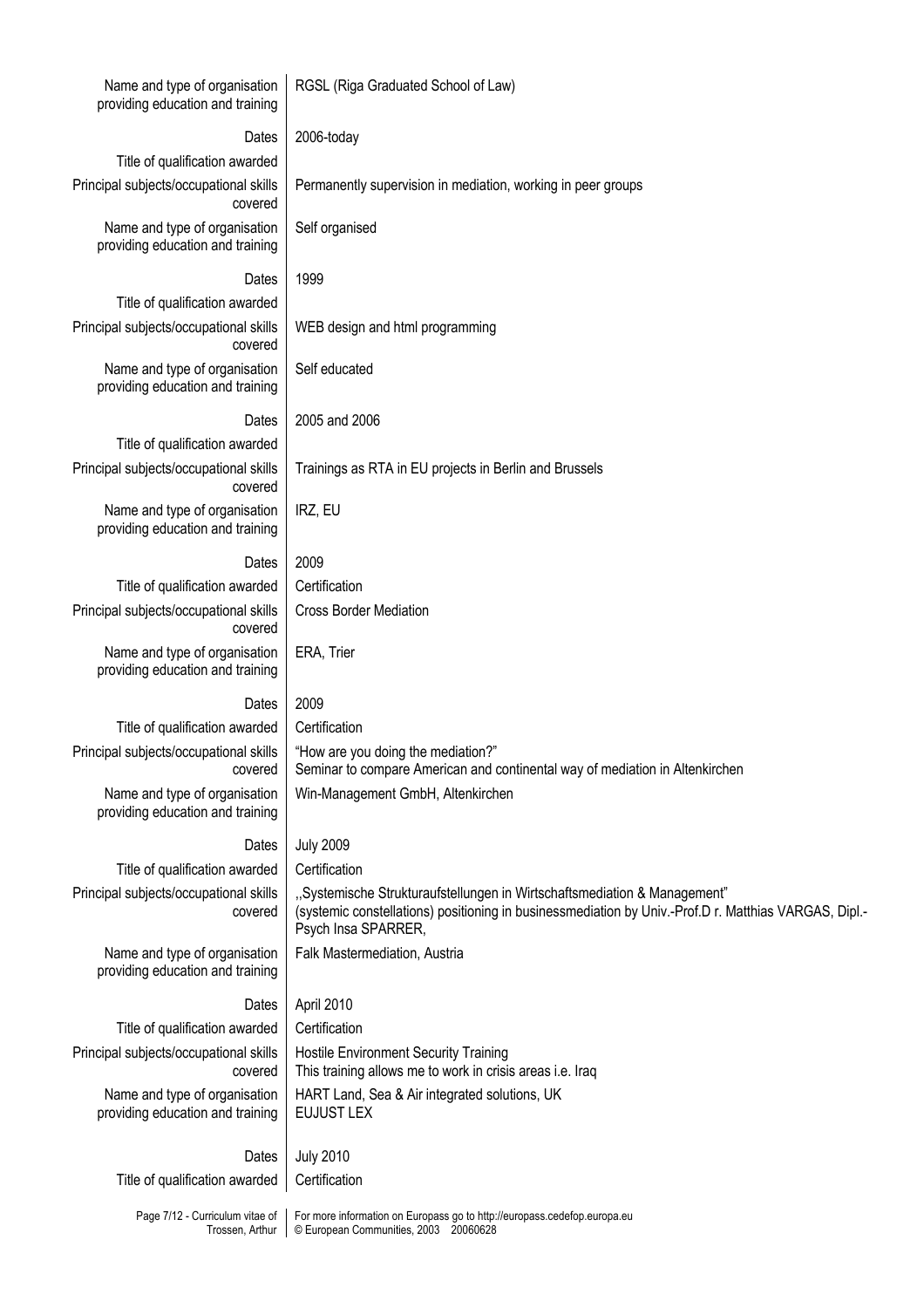| Principal subjects/occupational skills<br>covered                 |                               | <b>Mediation course</b><br>Mediation Skills for international Judges |         |                   |
|-------------------------------------------------------------------|-------------------------------|----------------------------------------------------------------------|---------|-------------------|
| Name and type of organisation<br>providing education and training |                               | Pepperdine University, school of law, Straus Institute, USA          |         |                   |
| Dates                                                             |                               | 2011                                                                 |         |                   |
| Title of qualification awarded                                    |                               | Certification                                                        |         |                   |
| Principal subjects/occupational skills<br>covered                 | <b>Cross Border Mediation</b> |                                                                      |         |                   |
| Name and type of organisation<br>providing education and training |                               | ERA, Trier                                                           |         |                   |
| Dates                                                             |                               | 2018                                                                 |         |                   |
| Title of qualification awarded                                    |                               | Certification                                                        |         |                   |
| Principal subjects/occupational skills<br>covered                 | Supervision                   |                                                                      |         |                   |
| Name and type of organisation<br>providing education and training |                               | Matthias Mantz, MCTM                                                 |         |                   |
| <b>Personal skills and</b><br>competences                         |                               |                                                                      |         |                   |
| Mother tongue(s)                                                  |                               | German                                                               |         |                   |
| Other language(s)                                                 |                               |                                                                      |         |                   |
| Self-assessment                                                   |                               | Understanding                                                        |         | $S_{I}$           |
| European level (*)                                                |                               | Listening                                                            | Reading | Spoken interactic |
|                                                                   |                               |                                                                      |         |                   |

| Self-assessment    | Understanding  |                 |                |                 | <b>Speaking</b>    |                 |                   |                 |    | Writing         |
|--------------------|----------------|-----------------|----------------|-----------------|--------------------|-----------------|-------------------|-----------------|----|-----------------|
| European level (*) |                | Listening       |                | Reading         | Spoken interaction |                 | Spoken production |                 |    |                 |
| <b>English</b>     | C <sub>1</sub> | Proficient user | C <sub>1</sub> | Proficient user | C <sub>1</sub>     | Proficient user | C <sub>1</sub>    | Proficient user | C1 | Proficient user |
| <b>French</b>      | A1             | Basic user      | A2             | Basic user      | A1                 | Basic user      | A1                | Basic user      | A1 | Basic user      |

*(\*) Common European Framework of Reference for Languages*

Social skills and competences | Working with people is my profession. I am used to work in groups as well as with groups and institutions, with colleagues and students, with customers, employees and competitors. Liability is an important social skill I learned through mediation and within my judge's work. Social competence is proved by the attitude of a mediator. Thus my communication skills are mainly given by that expanded also by a long term experience in judgements, settlements and negotiations. Due to my work in companies and projects I also learned about a customer related communication in all the manners.

The ability of networking is a consequence at least by the work of a chairman and founder of integrated mediation e.V. which is situated in several EU countries. Beside that the establishment of social networks was part of my professional work as a family judge, as well as the provider of public projects.

Fortunately I gained the ability to adapt to multicultural environments, though my work experience abroad i.e. in Russia, Latvia, Austria, Swizz, BiH, Croatia, Estonia, Iraq, Italy and Cyprus countries where I used to have lectures, trainings, consultations as well as some mediation practise.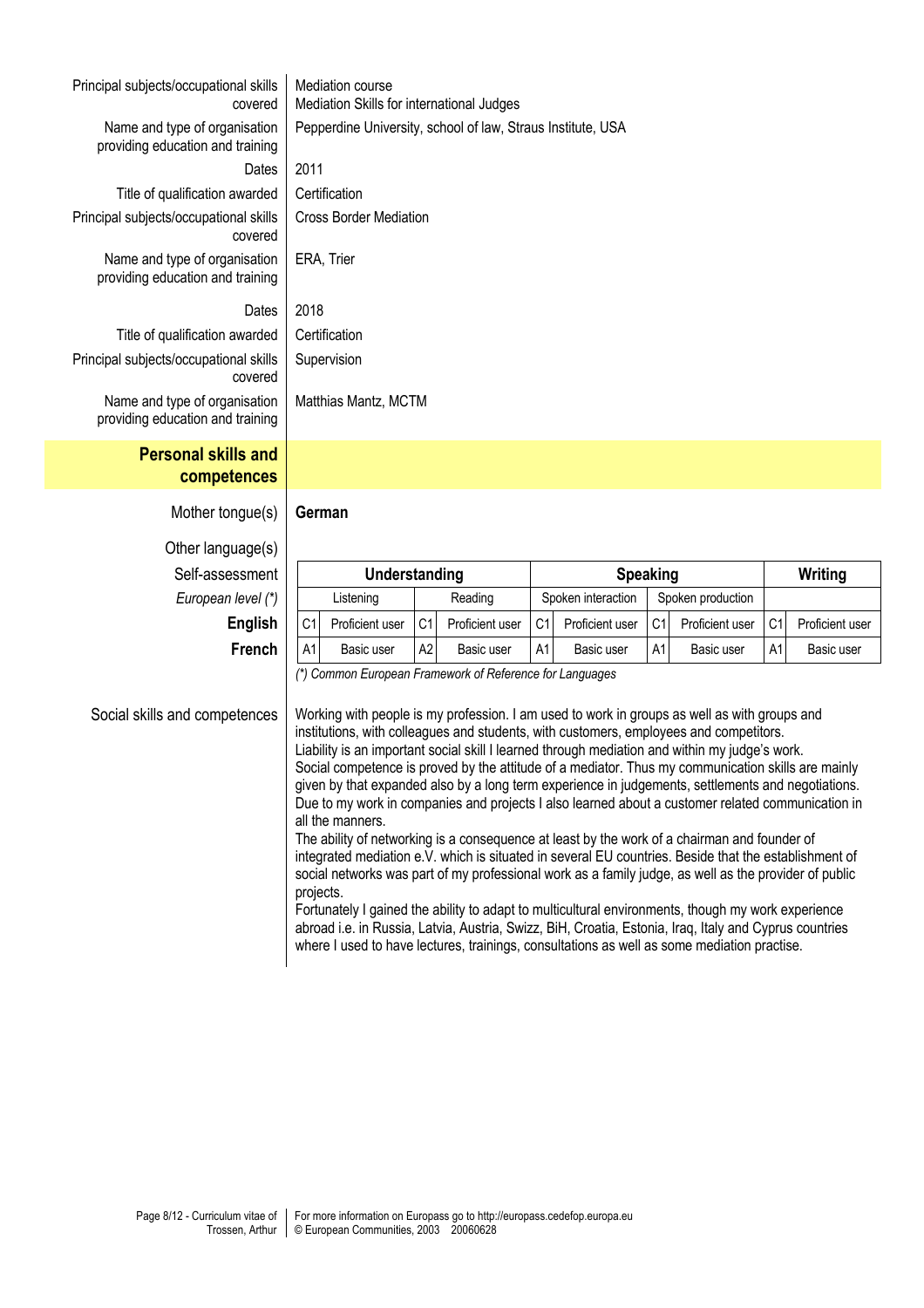| Organisational skills and<br>competences | While working as a judge I was used to integrate mediation skills in court procedures. Today we call<br>this way of proceeding "integrated mediation" in which the techniques of proceeding are described<br>precisely.<br>There were already many seminars and courses I was asked to built up and to conduct in Germany<br>and abroad. I was involved along the whole process from planning to realisation on every level of work<br>(concept, logistics, advertising, design, management, administration, evaluation, monitoring,<br>assessment).<br>Experience in project or team management I could gain through several projects. As those were in<br>different fields i.e. in IT section, education, consultancy and business, my view on how to achieving<br>results increased.<br>In the fields of research, I could develop and help developing concepts for evaluation of projects<br>including achieve of surveys, reporting and monitoring.<br>As the founder of two firms (soft-use GmbH and win-management GmbH) and an NGO (Integrierte<br>Mediation e.V.) I could gain a lot of experience in finding and gathering resources available to built up<br>an expanding company (soft-use had 21 employers at least) as well as an NGO (actually with more<br>than 200 members). |
|------------------------------------------|-----------------------------------------------------------------------------------------------------------------------------------------------------------------------------------------------------------------------------------------------------------------------------------------------------------------------------------------------------------------------------------------------------------------------------------------------------------------------------------------------------------------------------------------------------------------------------------------------------------------------------------------------------------------------------------------------------------------------------------------------------------------------------------------------------------------------------------------------------------------------------------------------------------------------------------------------------------------------------------------------------------------------------------------------------------------------------------------------------------------------------------------------------------------------------------------------------------------------------------------------------------------------------------------------|
| Technical skills and competences         | When I was responsible for software development at least in cooperation with a huge media company<br>and publishing house (Haufe Mediengruppe) I got aware of how to implement quality management<br>and controlling on highest professional level. The same time I learned a lot about marketing (creating<br>and selling products). It's a real advantage to use that knowledge in different fields especially in<br>mediation surroundings and when organising seminars or conferences for example, what I did<br>afterwards.<br>For teaching mediation I created a toolbox with all the items and offers needed in mediation and ADR<br>procedures. The training material was built on the base of variant media including web and video.<br>Actually I am the editor of a huge internetproject which is called Wiki to Yes (www.mediationswiki.de)<br>where everything will be provided in regard of ADR. This portal will also be provided in several<br>languages.                                                                                                                                                                                                                                                                                                                     |
| Computer skills and competences          | As software developer I am very well informed about using computers and programs. Also I am<br>trained in using and developing office software in all the manners as well as WEB, design,<br>communication and publishing programs.                                                                                                                                                                                                                                                                                                                                                                                                                                                                                                                                                                                                                                                                                                                                                                                                                                                                                                                                                                                                                                                           |
| Artistic skills and competences          | Those skills I learned by producing training material for mediators like films (i.e. "magic of mediation"),<br>e-books, books, web-pages, where I could design a corporate identity with all the needs around.                                                                                                                                                                                                                                                                                                                                                                                                                                                                                                                                                                                                                                                                                                                                                                                                                                                                                                                                                                                                                                                                                |
| Other skills and competences             | Living mediation                                                                                                                                                                                                                                                                                                                                                                                                                                                                                                                                                                                                                                                                                                                                                                                                                                                                                                                                                                                                                                                                                                                                                                                                                                                                              |
| Driving licence                          | Classes 1 and 3,4,5 (cars, vans and motor cycles)                                                                                                                                                                                                                                                                                                                                                                                                                                                                                                                                                                                                                                                                                                                                                                                                                                                                                                                                                                                                                                                                                                                                                                                                                                             |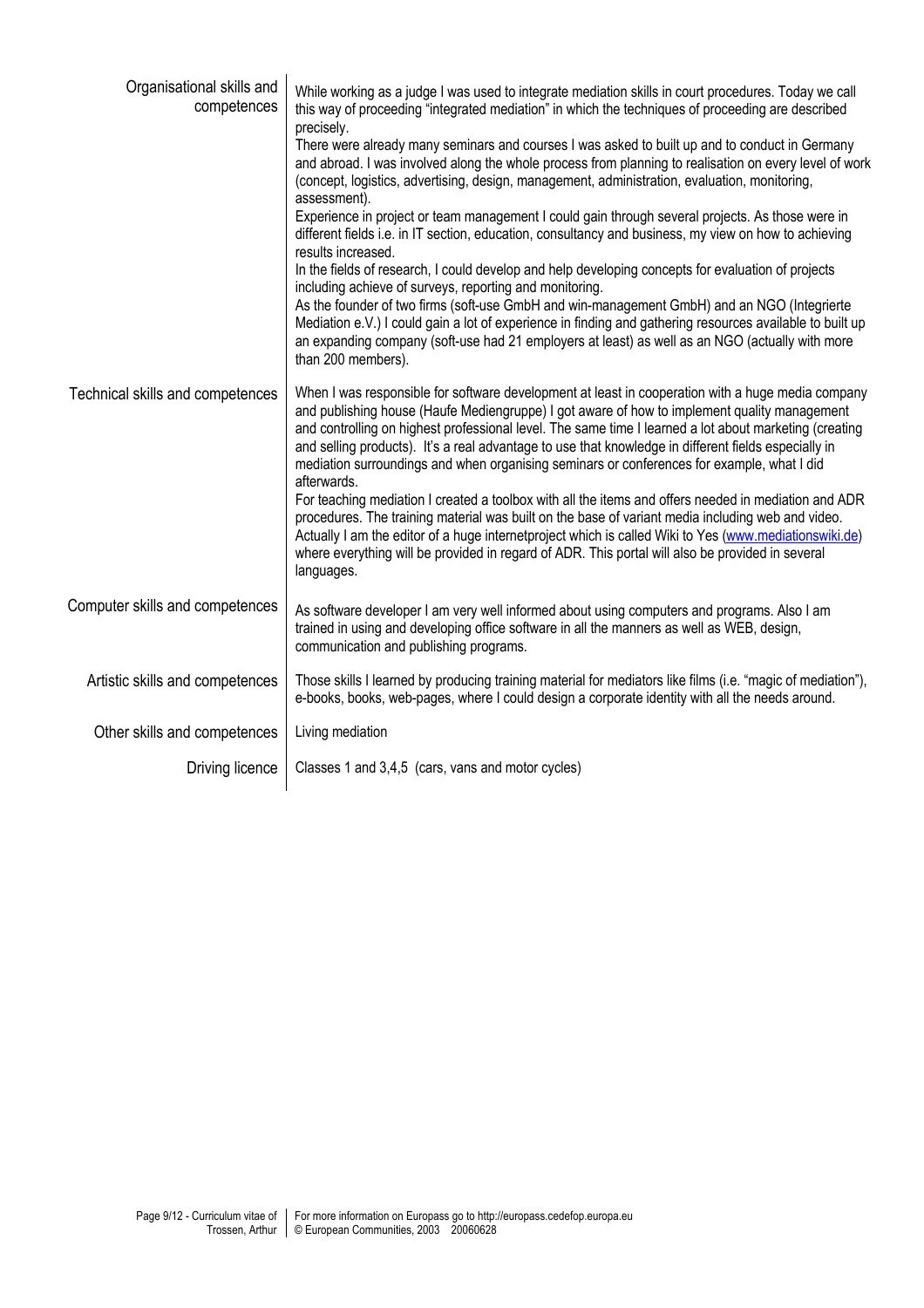| Additional Information   Awards |  |
|---------------------------------|--|
|---------------------------------|--|

 $\overline{\phantom{a}}$ 

- Multimedia competition 2001 "Informing instead of fighting" 2nd prize
- Multimedia competition 2002 "Portafamilia" 1st prize (concept for Internet-aided, interprofessional cooperation in working parties related to family courts) for more details see www.portafamilia.de
- Letters of thanks of minister and state secretaries in 2002, 2007 and 2008 of the ministry of justice in Rhineland-Palatinate because of mediation initiatives and efforts in training of judges in mediation skills
- Best International Mediator rewarded 2017 by global excellence awards
- And so on

Membership of professional bodies

- Board for Mediation Programmes, St- Petersburg State University
- Auxiliary Council of Hagen Open University
- Founder and Chairman of the Board of 'integrierte Mediation' (www.in-mediation.eu)
- Founder and Member of the Board of 'integreta Mediacija' in Latvia
- Member of the Presiding Committee of DGM (German Mediation Society)
- Member of advisors body of bachelor of law studies at the far distance studies university in Hagen
- Member of NRV (New Judges Association)
- Member of EMNI (European Mediation Network Initiative) via integrated mediation National Coordinator Germany
- Member of CIMJ (Conference International Judicial Mediation) via integrated mediation Member of the associations academy
- Member of DFfM (Deutsches Forum für Mediation) Umbrella organisation / Quality management Committee
- Member of the mediation council at the university in St. Petersburg,
- Member of the educational council about mediation at the University in Hagen

**Annexes** List of publications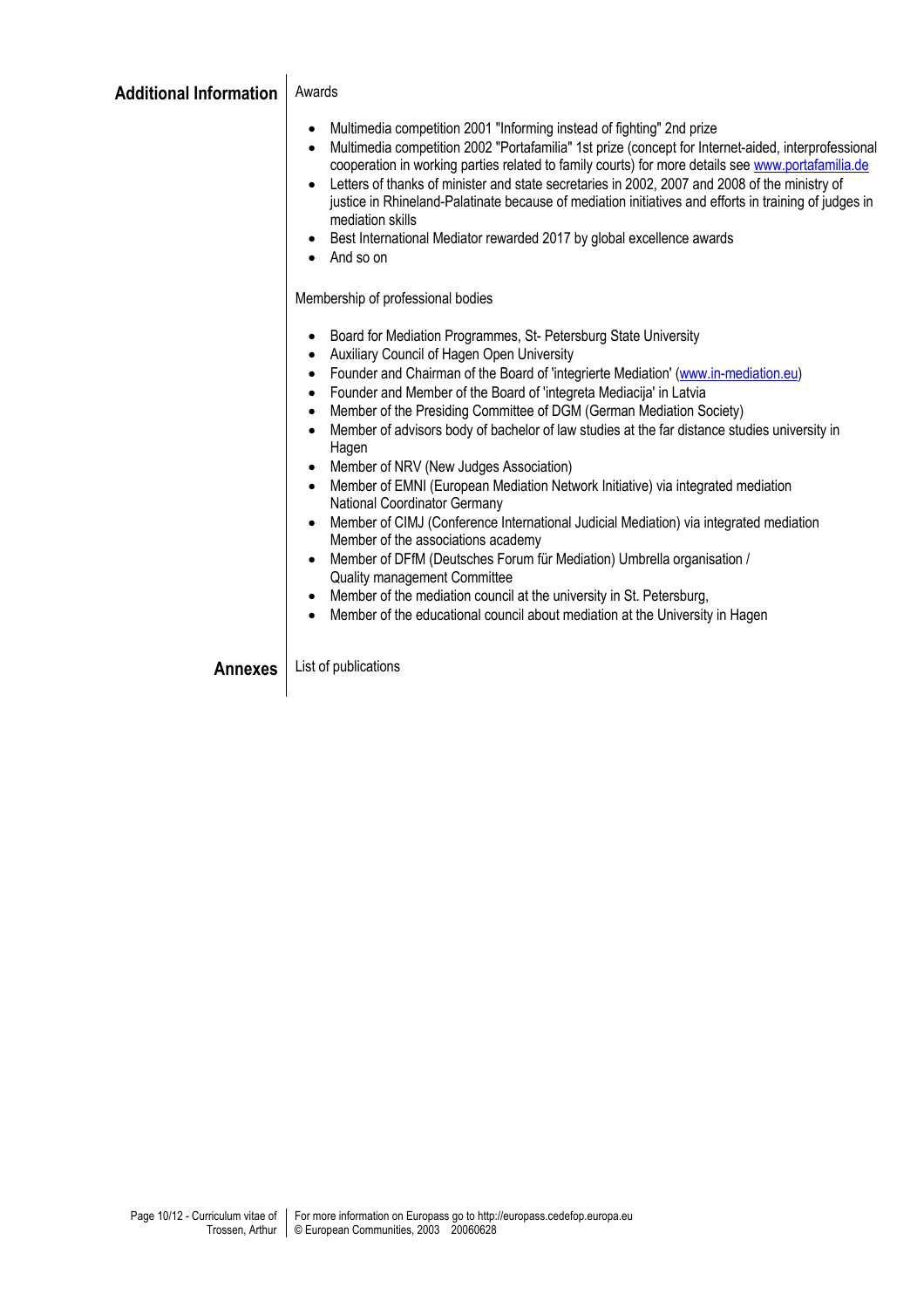## **List of publications**

| "Kon:sens" Herausgeber: Rudolf Haufe Verlag                                                                       |
|-------------------------------------------------------------------------------------------------------------------|
|                                                                                                                   |
| 3. Fachtagung für Sozialarbeiter/innen, Veranstalter: Westf. Wilhelms Universität Münster                         |
| 1999 - 2001 e-Book: Familienrechtlicher Beitrag in PC-Anwalt,                                                     |
| elektronischer Buchbeitrag, Herausgeber ZDF / WISO                                                                |
| 1999 - 2001 e-Book: Familienrechtlicher Beitrag in WISO Geld Tipp Familie, elektronischer Buchbeitrag,            |
| Herausgeber ZDF / WISO                                                                                            |
|                                                                                                                   |
| "Mediationsreport", Herausgeber: Centrale für Mediation                                                           |
|                                                                                                                   |
|                                                                                                                   |
|                                                                                                                   |
|                                                                                                                   |
| (Betreuungsrechtliche Praxis) einer Zeitschrift des Bundesanzeiger Verlages.                                      |
| 11/2001 Essay: "Fixierung - Die Folge eines menschlichen Bedürfnisses" Zweitveröffentlichung in                   |
| "Die Schwester/Der Pfleger"                                                                                       |
|                                                                                                                   |
| Konfliktlösungsverfahren in Rheinland-Pfalz" in "Mediationsreport", Centrale für Mediation                        |
| Hefte 4 und 5/2001Essay: "integrierte Mediation" in "Vermögen & Steuern" Herausgeber: Kurs Verlag                 |
|                                                                                                                   |
| Heft 11/2001Essay: "Innovationen für die Anwaltskanzlei" in "Vermögen & Steuern" über die ADVOTEC                 |
| und die Anbieter von Anwaltsprogrammen Herausgeber: Kurs Verlag                                                   |
|                                                                                                                   |
| Nov/2001Essay: "integrierte Mediation" Zweitveröffentlichung in "NRV", Neue Richter Vereinigung                   |
| Heft 4/2001Essay: "integrierte Mediation" in ZKM, Zeitschrift für Konfliktmanagement, Herausgeber:                |
| Centrale für Mediation                                                                                            |
|                                                                                                                   |
| Herausgeber: Centrale für Mediation                                                                               |
| . Book: "integrierte Mediation" Beitrag im "Handbuch Mediation", Herausgegeben von Prof.                          |
| Dr. Haft und Prof. Dr. Gräfin Katharina von Schlieffen, Beck Verlag                                               |
| Januar 2002 / ZfK 42/2002  Essay: "Alles braucht seine Zeit" in ZKM, Zeitschrift für Konfliktmanagement,          |
| Herausgegeben von Centrale für Mediation                                                                          |
| Januar 2002 / V&S 32/2002 Essay: "Mediation auf dem Vormarsch" in V&S (Vermögen & Steuern), Helmut Richardi       |
| Verlag                                                                                                            |
| April 02 / V&S 4/02Essay: "Neue Chancen für Fachanwälte" in V&S (Vermögen & Steuern), Helmut Richardi             |
| Verlag                                                                                                            |
|                                                                                                                   |
| April 02 / Anwalt Essay: "Scheidungsmanagement" Beitrag in "Anwalt, das Magazin", Herausgegeben vom               |
| C.H. Beck Verlag                                                                                                  |
| April 02 / ZKM 2/2002 Essay: "Das Familiengerichtsverfahren - staatlich subventioniertes Mobbing in der Familie?" |
| in ZKM, Zeitschrift für Konfliktmanagement,                                                                       |
|                                                                                                                   |
| Marketing" in: "Die Kanzlei" 4/2002, S 23 ff.                                                                     |
|                                                                                                                   |
|                                                                                                                   |
| Mediation - Jahreskongress 2003", Herausgeber und Verlag Bundesverband Mediation.                                 |
| Januar 2003 Essay: "Der Richter als geborener Mediator" in ZKM 1/2003 S. 41 ff                                    |
|                                                                                                                   |
| (Helmut Richardi Verlag)                                                                                          |
|                                                                                                                   |
| (Helmut Richardi Verlag)                                                                                          |
|                                                                                                                   |
| Management GmbH                                                                                                   |
|                                                                                                                   |
|                                                                                                                   |
| Management GmbH                                                                                                   |
|                                                                                                                   |
|                                                                                                                   |

Page 11/12 - Curriculum vitae of Trossen, Arthur For more information on Europass go to http://europass.cedefop.europa.eu © European Communities, 2003 20060628